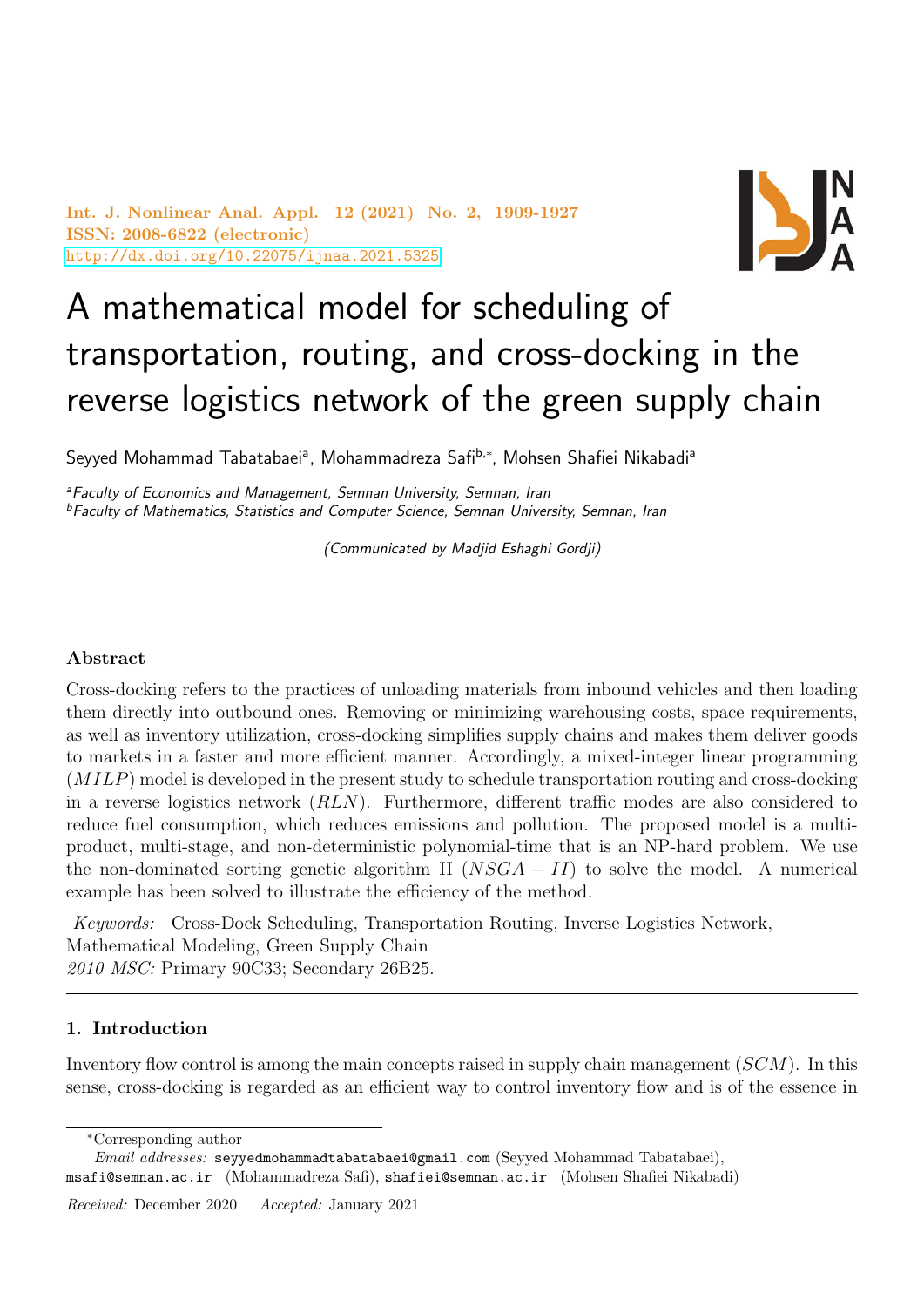the SCM. As a warehousing strategy, cross-docking also represents an appropriate strategy to reduce inventory once meeting customers' needs. Simplifying the flow between suppliers and producers, the strategy concerned can diminish inventories [\[11\]](#page-17-0). Within cross-docking, the materials move directly from an inbound dock to an outbound one, where goods are stored in a dock for short periods of time, typically in less than 12 hours, and are directly sent to customers [\[4\]](#page-17-1). The cross-docking strategy primarily puts an end to the inventory performance of a traditional warehouse; however, it still allows the materials to be classified and loaded via an integration process into vehicles [\[9\]](#page-17-2). If the vehicles of the pickup fleet fail to reach cross docking simultaneously, the integration process will be delayed after collecting all goods, thus increasing waiting time and inventory level in a crossover manner. A large number of studies on cross-docking have thus far discussed the concept of crossover, its physical design, or its location. About one-third (approximately 1.3 billion tons) of the world's food produced for human consumption is annually lost or wasted. From another perspective, food losses account for about \$ 680 billion in industrialized countries and \$ 310 billion in developing ones. If only a quarter of the food, currently lost in the world, could be saved, it would be enough to feed 870 million hungry people [\[14,](#page-17-3) [26\]](#page-18-0).

It should be noted that the time spent during logistics operations as well as the environmental conditions all through transportation and warehousing can significantly affect the amount of such a waste. To examine this issue and to optimize it in this study, timing vehicles in a cross-dock with several doors along with routing vehicles to minimize the costs of the entire system are taken into account [\[11\]](#page-17-0). Vehicles are viewed in such a way, so that inbound vehicles can be used as out bound ones. In other words, in addition to vehicles employed only to exit goods, the inbound vehicles keep those of certain routes and unload the other ones. They then load the goods of the same materials as the already-loaded ones and, as outbound vehicles, exit the cross-dock towards their destinations. After leaving the cross-dock, each vehicle selects the shortest route to a specified destination ifit serves the specified destinations only once, and that returns to the cross-dock after delivering the services to these destinations. The assumption of utilizing inbound vehicles as outbound ones lowers the completion time of all activities as such the inbound vehicles fail to unload certain products to reach their destinations as outbound ones, and this reduces the total work completion time at the cross-dock. With regard to the route to be passed by vehicles, that the model proposed in this study detects whether or not the use of inbound vehicles as outbound ones is cost-effective.

The outline of this paper is as follows. In Section [2,](#page-1-0) previous studies are reviewed to detect the research gap and to extract parameters and variables affecting cross-dock scheduling and transportation routing in the reverse logistics network (RLN) in order to develop a mathematical programming model. Section [3](#page-3-0) encompasses the research method and elaborates on the mathematical modeling. In Section [4,](#page-8-0) the solution method proposed, which includes presentation of the solution algorithm of the mathematical model, is addressed. In Section [5,](#page-13-0) the mathematical model presented in Section [3](#page-3-0) is analyzed using the algorithm proposed in Section [4.](#page-8-0) Finally, the study is concluded in Section ??.

#### <span id="page-1-0"></span>2. Research Background

In this research, cross-dock routing and logistics network redesign are described to review previous studies and to address all the issues raised in the present study.

In this respect, Jansen [\[16\]](#page-17-4) analyzed logistics networks to examine the effects of a new warehouse on logistics and then developed a model via simulation, efficient routing methods, and planning to utilize a complicated logistics network. He and Li [\[10\]](#page-17-5) also developed a mixed-integer programming (MIP) model aimed at minimizing routing distance to define a dynamic programming problem  $(DPP)$ . As well, a nonlinear multi-lane vehicle routing model with heterogeneous vehicles was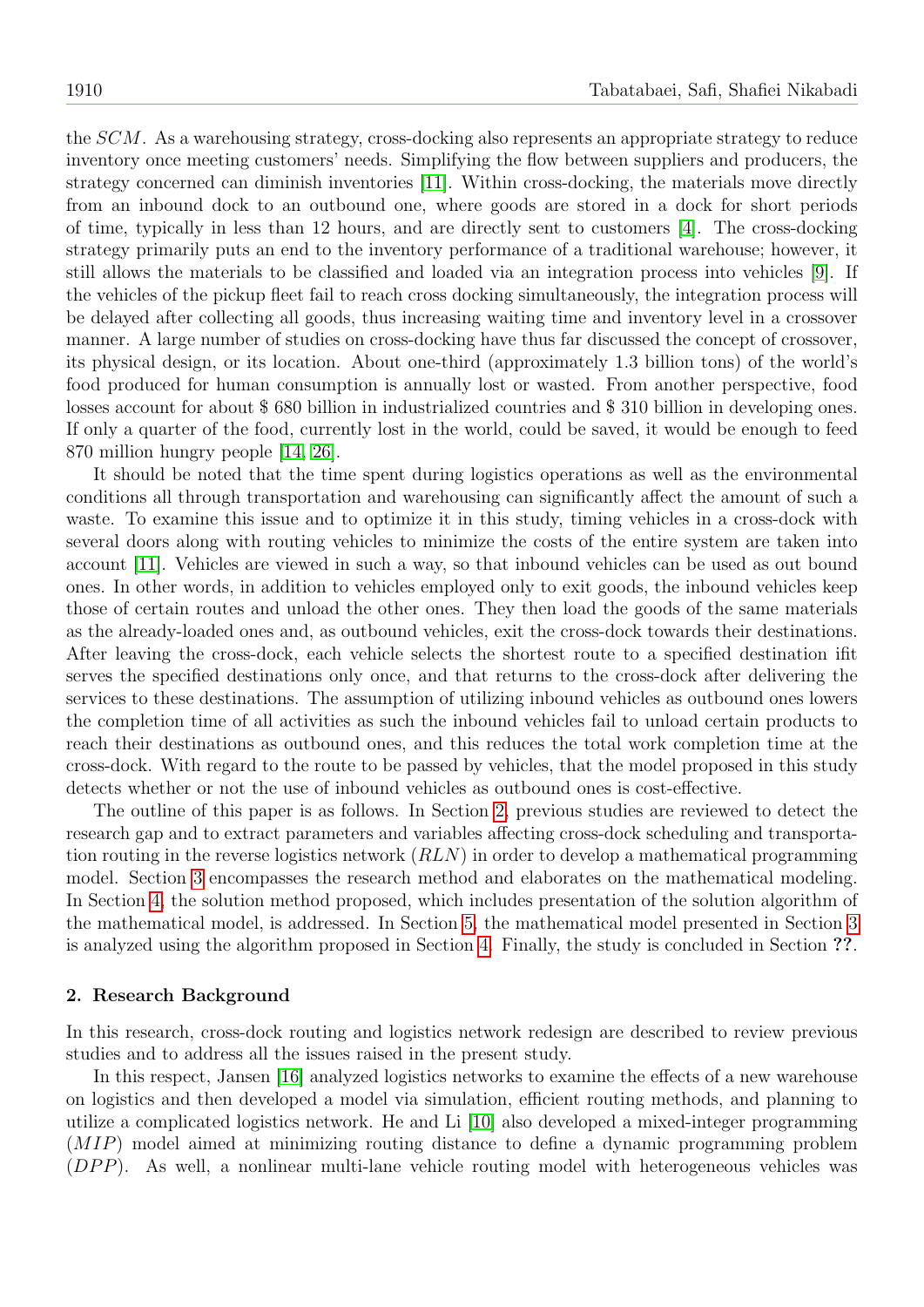proposed by Rahmandoust and Soltani (2019) to detect the minimum possible number of crossdocks among the existing sets of discrete locations and to diminish the total cost of opening crossdock centers and transportation (i.e., distribution and operation costs). Küçükoğlu and Oztürk [\[19\]](#page-17-6) correspondingly examined the problem of routing and packing vehicles with cross-docking and presented a mixed-integer linear programming (MILP) model. Moreover, Liu and Lin [\[22\]](#page-18-1) reflected on location routing with time window constraints and adopted the fuzzy processing method to express customer satisfaction performance in order to decrease costs, improve customer satisfaction, and promote efficiency by selecting cross-docking centers and modifying routes in an appropriate manner. Similarly, a profitable heterogeneous vehicle routing problem with cross-docking  $(PHVRPCD)$  was developed by Baniamerian et al. [\[5\]](#page-17-7) to increase the overall profitability of a cross-docking system. Rahbari et al. [\[26\]](#page-18-0) also presented a bi-objective MILP model for cross-docking vehicle routing and planning for perishable products with regard to the impact of travel uncertainty. In their study, Nikolopoulou et al. [\[25\]](#page-18-2) developed a new problem of public vehicle routing with cross-docking using the adaptive memory programming  $(AMP)$  method and the tabu search  $(TS)$  algorithm to design a set of pickup and delivery routes in order to minimize the distance. In another study, an MILP model, in which order selection and assignment in vehicle routing with cross-docking  $(VRPCD)$  had been minimized in a cross-docking system, was proposed by Nasiri et al. [\[24\]](#page-18-3). Besides, itencompassed total costs including sales, transportation, cross docking, inventory, and early/late delivery penalties. Furthermore, Mancini [\[23\]](#page-18-4) introduced and formulated hybrid vehicle routing, as an extended version of the vehicle routing problem. In their model, Hiassat et al. [\[15\]](#page-17-8) similarly added location decision, namely, a strategic decision, to the model proposed by Lee et al. [\[20\]](#page-18-5), wherein storage and transfer of blood units among hospitals and specific centers had been addressed. Accordingly, a locationinventory-routing model for perishable goods was presented.

In this line, Shuang et al. [\[28\]](#page-18-6) investigated a reverse logistics production routing model by selecting a control policy for greenhouse gas emission. To this end, they included a reverse supply chain model with reproduction options under different control policies for greenhouse gas emission. Kuşakcı et al. [\[18\]](#page-17-9) also examined the optimization of an RLN under fuzzy demand with the aim of recycling, preventing rapid depletion of natural resources, and turning generated waste into value in economy. Moreover, Yavari and Graieli (2019) studied the design of a green closed-loop supply chain network for degradable products under uncertain conditions using an MILP model to minimize costs and environmental pollution. In their study, Zhang et al. [\[32\]](#page-18-7) explored a stochastic reverse production routing model with regard to environmental considerations. The given model was accompanied by reproduction options to reduce greenhouse gas emissions. As well, reverse logistics in automotive services sector was reviewed by Gardas et al. [\[8\]](#page-17-10) to decrease oil exploration and production using a multi-criteria decision-making (MCDM) method. Liao [\[21\]](#page-18-8) similarly proposed the development of an RLN for product recycling and reproduction as such they designed a general mixed-integer nonlinear programming (MINLP) model maximizing total profits by controlling and coordinating product returns for repair, reproduction, recycling, reuse, or incineration/landfill. Additionally, a modelwas presented by Yu and Solvang [\[31\]](#page-18-9) to provide a set of Pareto solutions between profit and environmental performance to examine the effects of system flexibility on the design of a stable RLN. Rahimi and Ghezavati [\[27\]](#page-18-10) also proposed a multi-objective multi-period MILP model to develop and plan network profits, to promote social effects, and to reduce environmental impact in an RLN. Furthermore, Trochu et al. [\[30\]](#page-18-11) assessed the development of an RLN under environmental policy conditions to recycle wood products from manufacturing, reconstruction, and demolition industries. Khodaparasti et al. [\[17\]](#page-17-11) also proposed a modified allocation model to prevent unintended defects of benchmarks, expressed as a cover model taking account of facility capacity and demand elasticity.

Numerous research studies have been so far conducted on RLNs, examining specific goals and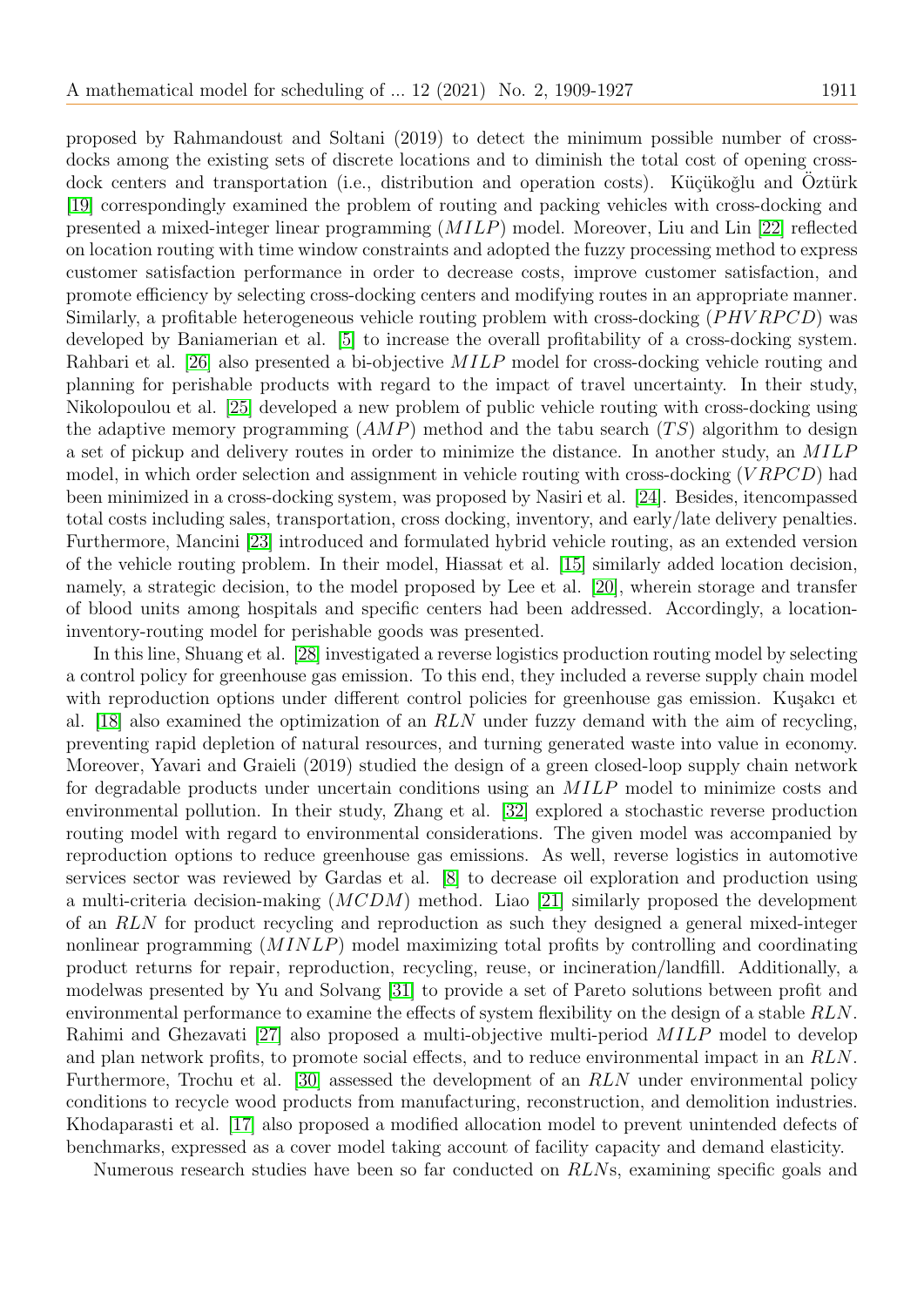limitations. In these studies, assumptions are less close to the real world and the practical dimensions of the subject matter have been less deliberated due tousing simplified models. As delivery time plays a critical role in an RLN in accordance with goals such as just-in-time (JIT) logistics and given that failure in on-time delivery or delay, for any reason at any stage of the logistics network process, results in loss of market of goods together with financial and environmental complications, the problem raised in this study is solved with regard to goals such as reducing procurement time and costs and promoting customer satisfaction. However, the consumption value of products at the time of delivery is the highest and there is a possibility to collect and recycle products or destroy them. To this end, a mathematical programming model is designed, solved, and analyzed. The inclusion of these goals into the RLN in this study would contribute to achieving the highest levels of efficiency and productivity. From a scientific and theoretical perspective, this study is to combine cross-dock scheduling and transportation routing, less addressed over recent years, even though researchers have thus far much focused on vehicle scheduling in cross-docking.

#### <span id="page-3-0"></span>3. Research Method

When customers are in the order and replenishment cycles provide logistics network decision-makers with information about the amount, type, and time of product delivery. Based on these information and the demand elasticity, the decision-makers can set a plan for inbound and outbound cargoes. To enhance the efficiency of the  $RLN$ , the plan should minimize costs and times of cross-dock scheduling and transportation routing and then ensure the timely delivery of products to customers, so that the consumption value of these products is at the highest possible level.

According to this plan, the inbound vehicles coming from the manufacturers are unloaded at the cross-dock unloading gates in accordance with their specified orders and schedules. The unloaded products can be then directly sent to the loading gates for further loading operations, or they can be stored in the middle cross-dock warehouse and wait there until they are merged with other cross-dock orders received. For cross-docking, on the other hand, at loading gates, orders are loaded onto the outbound vehicles in the order and schedule specified by the plan. Moreover, after loading all the orders, the outbound vehicles leave the cross-dock and meet the customers in the planned routing sequence. After delivering the orders and collecting the returned products from the customers, they go back to the returned product collection center located in the cross-dock. As planned, decisionmakers will make the following decisions about the inbound vehicles:

- Assigning inbound vehicles to cross-dock unloading gates, wherein the sequence of entry for each inbound vehicle to each specified unloading gate, the entry time of each vehicle to each unloading gate, and the release time of each inbound vehicle and order are determined

Decision makers also make decisions about loading gates and outbound vehicles, as follows:

- Assigning orders to outbound vehicles (i.e., determining how to integrate products for each outbound vehicle)
- Assigning outbound vehicles to cross-dock loading gates, wherein the sequence of each outbound vehicle to load in each specified loading gate, the entry time of each vehicle to each loading gate, and the departure time of each outbound vehicle are determined
- Routing and planning for outbound vehicles in the process of product delivery and collecting returned products from customers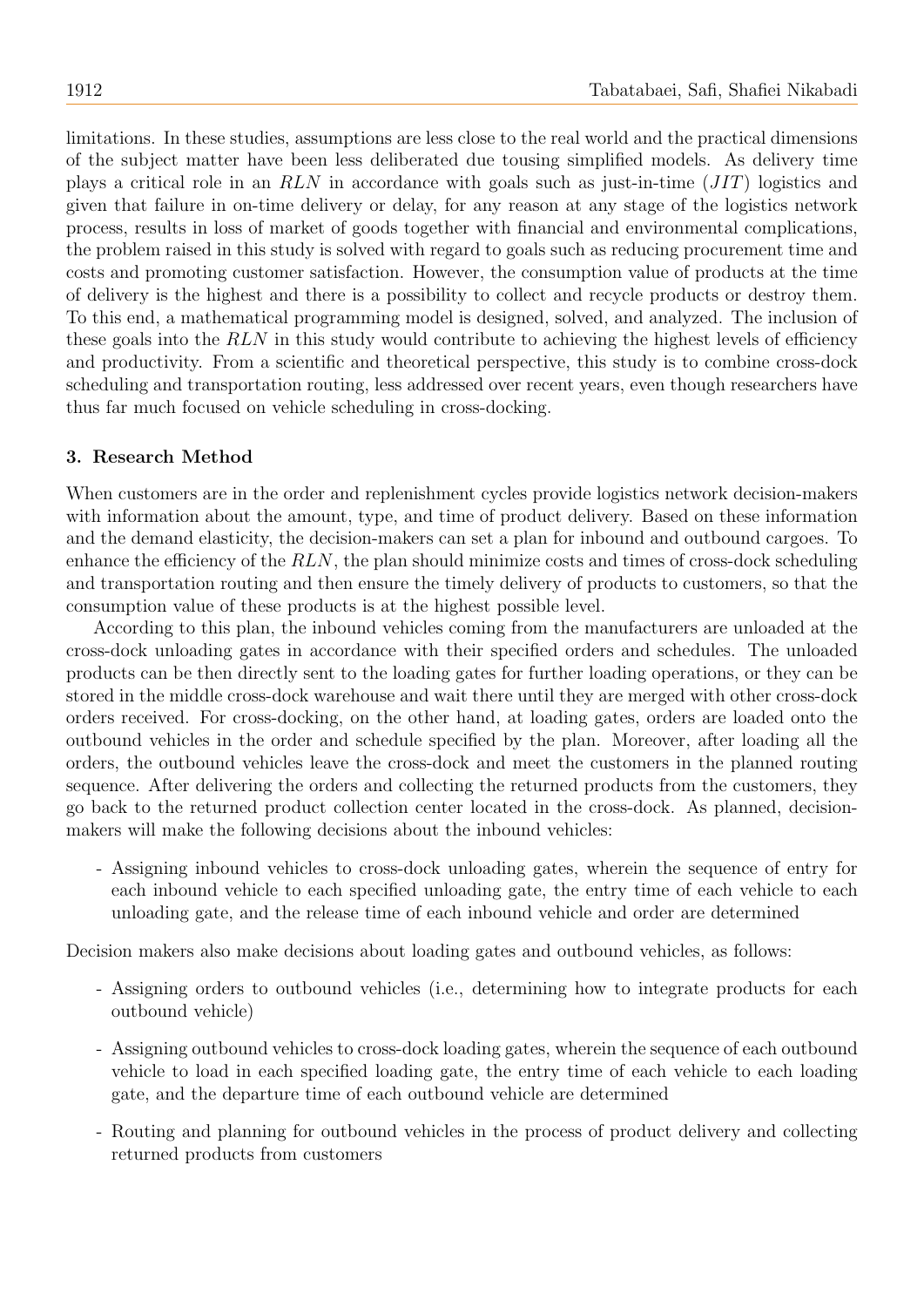In this study, the routing of vehicles is examined with an emphasis on green practices under the time window constraint to transport goods. Different traffic modes are also considered to obtain the speed of vehicles to detect the optimal number of vehicles and the optimal route for the delivery of retail orders and to reduce fuel consumption, which in turn decreases emissions and pollution. Regarding the last objective, the problem is in the scope of green supply chain, especially green logistics. Upon making these decisions, costs and consumption values of the products delivered to the customers are estimated in accordance with the plan made for cross-dock and transportation scheduling and routing in the RLN. The development of the proposed model depends on the following assumptions:

- 1. The model includes a cross-dock where the vehicles are loaded at the unloading gates in accordance with the order of the retailers and the sequence specified in the routing plan, and the order of the retailers, i.e., goods to be delivered and returned to the cross-dock.
- 2. Three eight-hour work shifts and three modes of heavy, semi-heavy, and smooth traffic are ruminated for each mode of average transportation speed (namely, the average speed is determined based on these traffic modes).
- 3. According to the  $JIT$  logistics philosophy, the time window has a time interval, whose nonobservance entails late/early penalties.
- 4. The amount of emissions depends on the amount of fuel consumed by vehicles, as such the heavier and the longer the time of their use, the higher their consumption. Furthermore, traffic enhances the vehicle movement time; hence, fuel consumption and emissions are enhanced. In this regard,given the objectives of green logistics, there are attempts to reduce fuel consumption to prevent emissions.
- 5. Cross-dock unloading gates have different loading capacities and costs.
- 6. The model is developed based on a soft time window.
- 7. It is a multi-product and multi-period problem.

## 3.1. The Model

In this section, indices, parameters, decision variables, objective functions, as well as model constraints are presented and introduced:

- A) Indices and sets
	- $V$ : Whole set of logistics network nodes
	- $V_s$ : Set of cross-dock unloading gates ( $k \in V_s$ )
	- $V_c$ : Set of retailers  $(j \in V_c)$
	- $M$ : Vehicle set  $(m \in M)$
	- R: Set of traffic modes  $(r \in R)$
	- T: Set of vehicle shifts per day  $(t \in T)$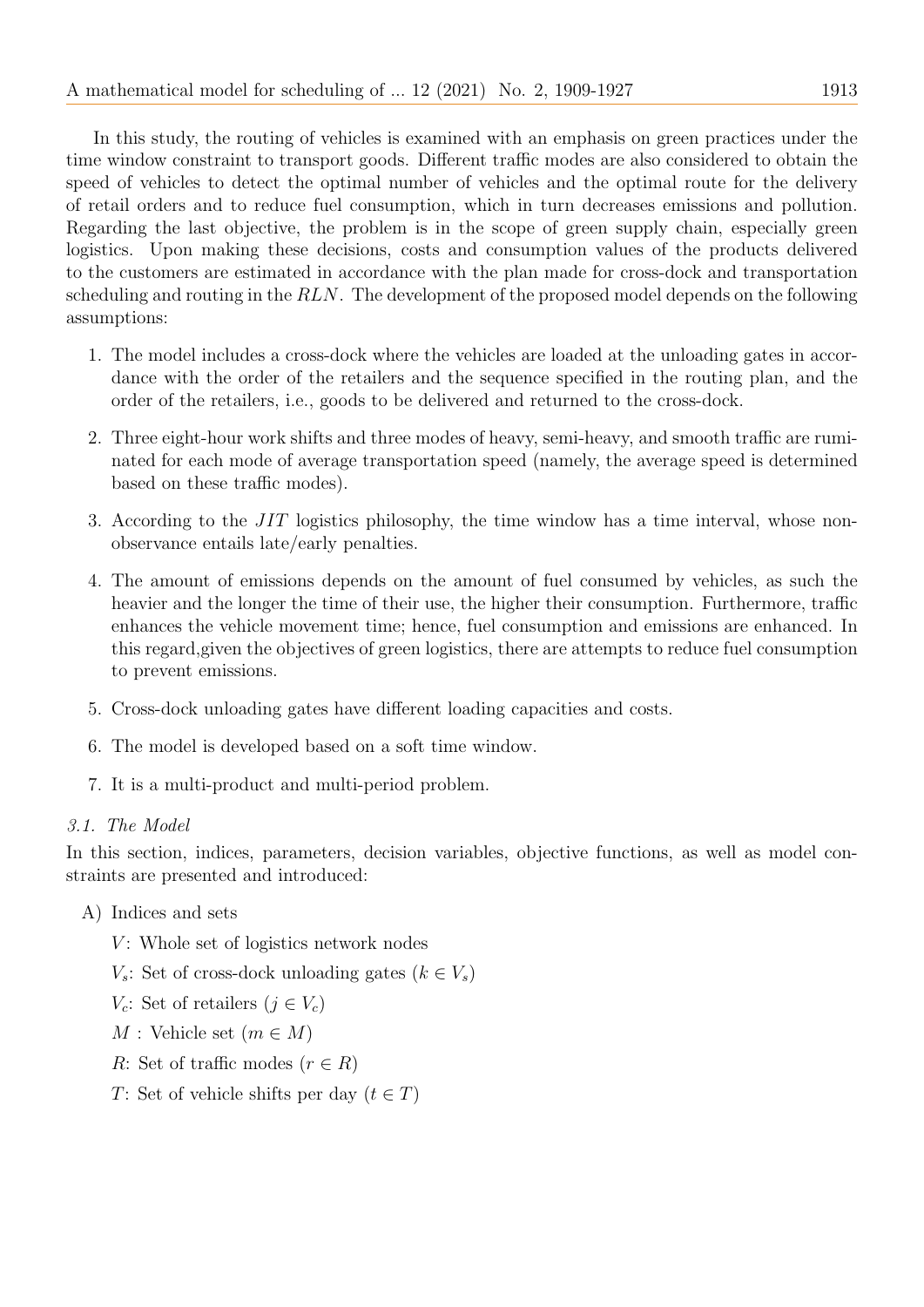# B) Parameters

 $Ca_m$ : Capacity of vehicle m

 $I_{c_k}$ : Loading capacity of cross-dock unloading gate

 $C_{ii}$ : Distance between nodes i and j

 $d_j$ : Demand of retailer j

λ: Cost per mile traveled

 $CV:$  Fixed cost of using a vehicle

 $s_k$ : Cost of loading operations for each product unit at cross-dock unloading gate K

 $s_j$ : Shipping cost per product unit for retailer j

 $e_{ijt}$ : Traffic mode of node i to node j at time interval t

 $T_{max}$ : Maximum time allowed using vehicles

 $U_j$ : Maximum time of window time of node j at order delivery

 $L_j$ : Minimum time of window time of node j at order delivery

 $LL_j$ : Lower bound of time window of node j at order delivery

 $UU_j$ : Upper bound of time window of node j at order delivery

Er: Cost of early delivery penalty per time unit

 $Tr:$  Delay penalty for order delivery per time unit

 $St_1$ : Unloading time at retailer per product unit

 $St_2$ : Loading time at cross-dock unloading gate per product unit

 $f_0$ : Fuel consumption per movement time unit of unloaded vehicle

 $f_1$ : Additional fuel consumption per time unit and per load unit when a vehicle is to move

C) Decision variables

 $X_m$ : If device m is used, its value is one; otherwise, it is zero.

 $y_{ijmt}$ : If vehicle m goes from node i to node j at a time interval t, its value is one; otherwise, it is zero.

 $\hat{y}_{iimr}$ : If vehicle m goes from node i to node j under traffic mode r, its value is one; otherwise, it is zero.

 $Z_{kim}$ : If retailer's order is loaded and delivered by vehicle m at the cross-dock unloading gate, its value is one; otherwise, it is zero.

 $O_i$ : Auxiliary integer variable in line with movement of vehicle from cross-dock delivery orders to retailers and returning to cross-dock

 $Fe_j$ : Early delivery time of order for retailer j

 $FL_j$ : Late delivery time of order for retailer j

 $tt_i$ : Duration of attendance in node *i* for order delivery

 $a_{im}$ : Amount of cargo carried by vehicle m when it reaches retailer r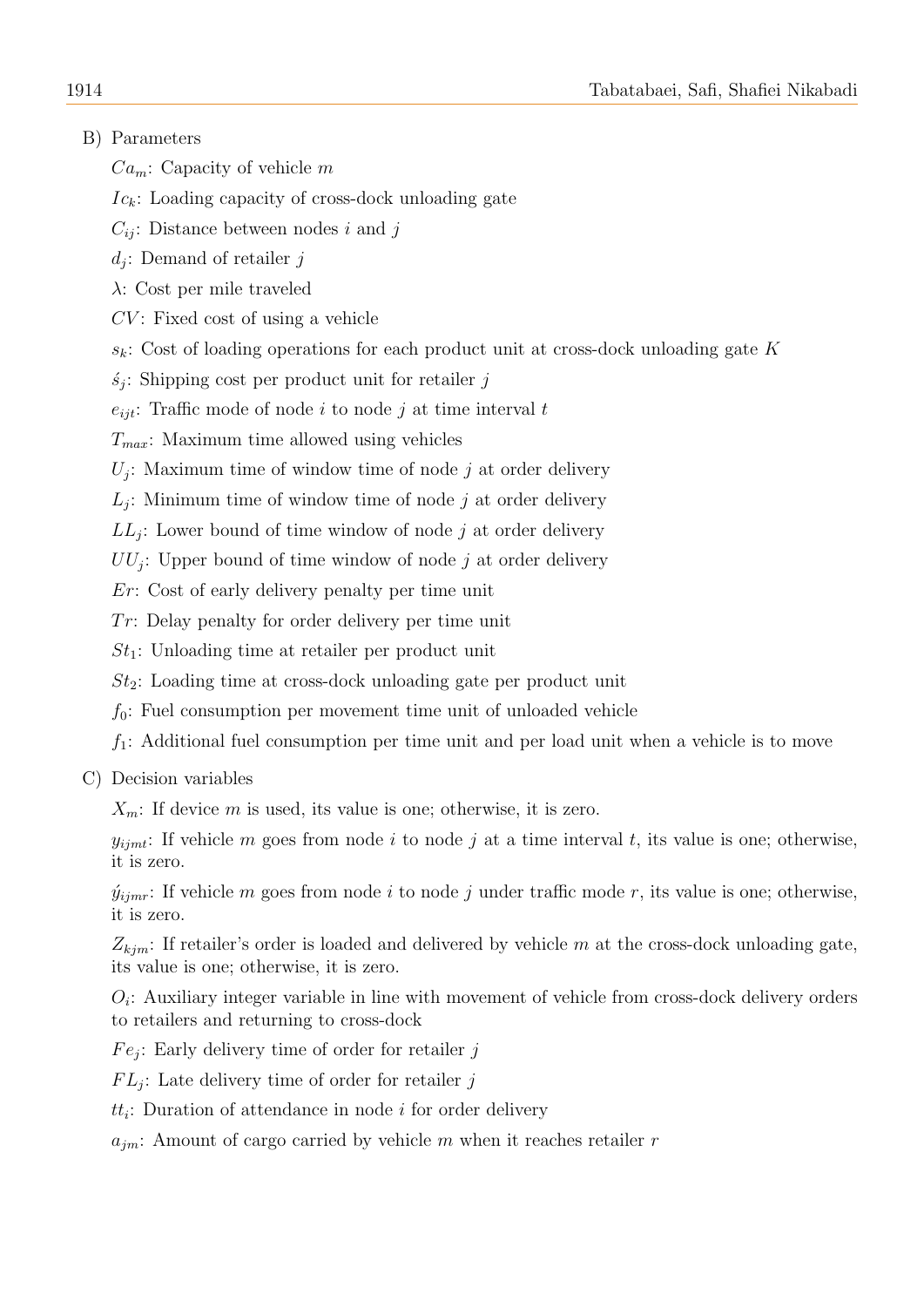#### Objective Functions

Objective function 1: It represents the minimization of logistics network costs, which in turn encompasses the cost of travel by vehicles, as well as those of using vehicles, loading operations at cross-dock unloading gates, delivering orders to retailers, together with late/early order delivery penalties.

$$
\min Z_1 = \sum_{m \in M} \sum_{t \in T} \sum_{i,j \in V_c \cup V_s, i \neq j} \lambda C_{ij} e_{ijt} y_{ijmt} + \sum_{m \in M} CV \cdot X_m
$$
  
+ 
$$
\sum_{j \in V_c} \sum_{m \in M} \sum_{k \in V_s} S_K \cdot d_j \cdot Z_{kjm} + \sum_{j \in V_c} \acute{S}_j d_j X_m
$$
  
+ 
$$
\sum_{j \in V_s \cup V_c} (Er \cdot Fe_j + Tr \cdot FL_j)
$$
 (3.1)

Objective function 2: It denotes the minimizing vehicle fuel consumption to reach travel logistics objectives to reduce pollution. Moreover, itconsists of two parts: vehicle fuel consumption when carrying cargos in different traffic modes and vehicle fuel consumption when unloaded in different traffic modes.

$$
\min Z_2 = \sum_{i,j \in V_c \cup V_s, i \neq j} \sum_{r \in R} \sum_{m \in M} \sum_{t \in T} (f_0 + f_1 a_{jm}) \times \frac{C_{ij}}{V_{ijt}} \hat{y}_{ijmr} \sum_{i \in V_c} \sum_{r \in R} \sum_{m \in M} \sum_{k \in V_s} F_0 \frac{C_{ik}}{V_{ijt}} \hat{y}_{ikmr}
$$
(3.2)

#### Constraints

Constraint 3: It indicates that any inbound vehicle entering the location of each retailer must leave the location of the same retailer.

$$
\sum_{i \in V} y_{ijmt} = \sum_{i \in V} y_{jimt} \quad \forall m \in M, \forall j \in V_c, t \in T, i \neq j \tag{3.3}
$$

Constraint 4: It shows that each retailer' needs must be met.

$$
\sum_{m \in M} \sum_{K \in V_s} Z_{kjm} = 1 \quad \forall j \in V_c \tag{3.4}
$$

Constraints 5 and 6: They are related to vehicle routing and retailers' demand variables allocated to cross-dock unloading gates and establishment of a relationship among them.

$$
\sum_{i \in V_c} \sum_{t \in T} y_{ijmt} \ge Z_{kjm} \quad \forall k \in V_s, \forall j \in V_c, \forall m \in M
$$
\n(3.5)

$$
\sum_{j \in V_c} \sum_{m \in M} Z_{kjm} \le M \sum_{m \in M} \sum_{j \in V_c} \sum_{t \in T} y_{kjmt} \quad \forall k \in V_s
$$
\n(3.6)

Constraint 7: It determines the loading capacity of each cross-dock unloading gate to meet retailers' demands.

$$
\sum_{j \in V_c} d_j \cdot Z_{kj} \le I \cdot C_k \quad \forall k \in V_s \tag{3.7}
$$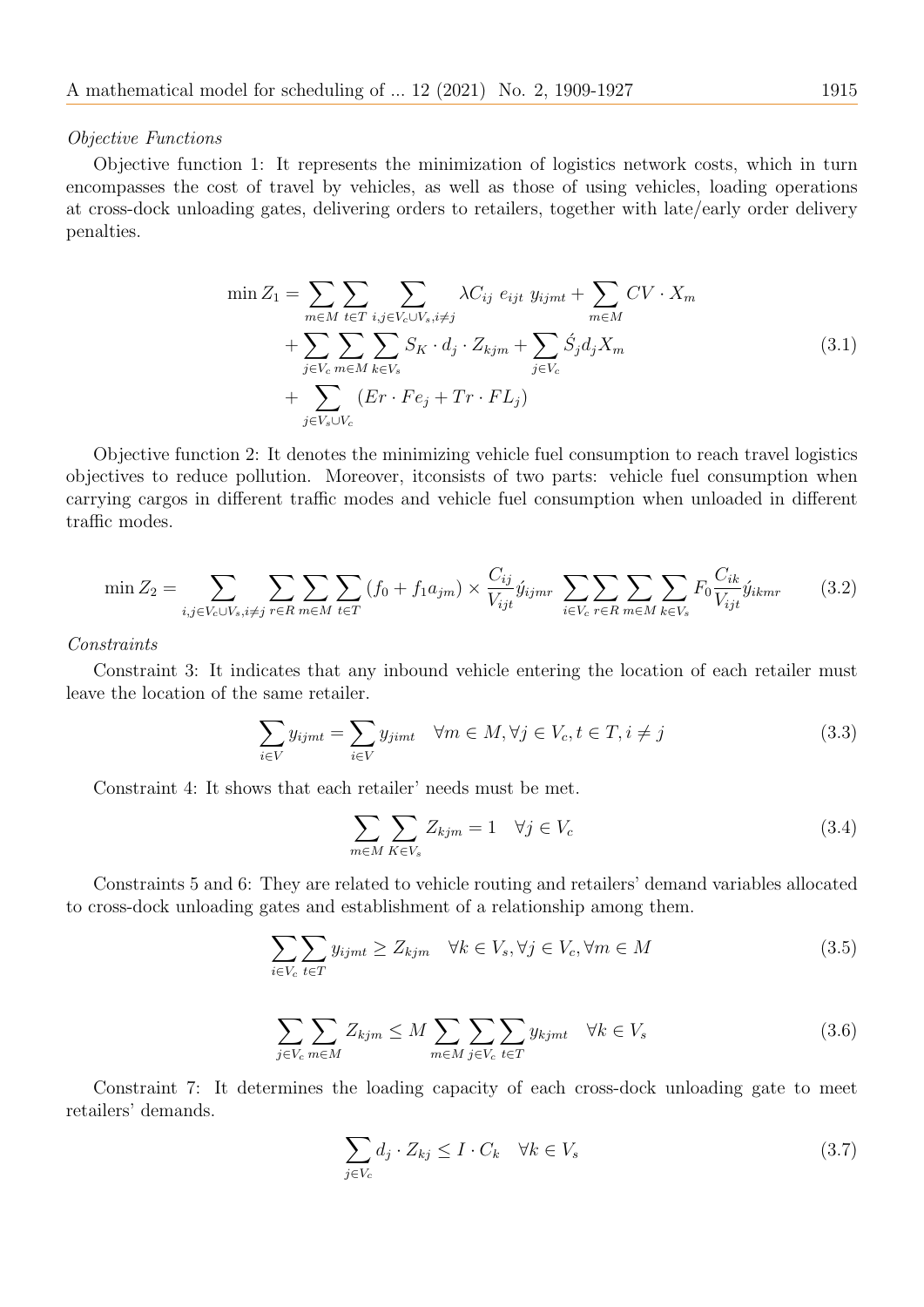Constraint 8: It displays whether any vehicle has been used or not.

$$
\sum_{t \in T} \sum_{i,j \in V_c \cup V_s, i \neq j} y_{ijmt} \le M \cdot x_m \quad \forall m \in M \tag{3.8}
$$

Constraint 9: It confines the vehicle load capacity according to its allowed capacity.

$$
\sum_{t \in T} \sum_{i,j \in V_c \cup V_s, i \neq j} d_j \cdot y_{ijmt} \leq Ca_m \quad \forall m \in M \tag{3.9}
$$

Constraint 10: It exhibits the type of traffic mode traveled by the vehicle between node  $i$  and  $j$ 

$$
\sum_{m \in M} y_{ijmt} = \acute{y}_{ijr} \quad \forall i, j \in V_c \cup V_s, i \neq j, \forall t \in T, \forall r = e_{ijt}
$$
\n(3.10)

Constraint 11: It estimates the arrival time of each vehicle to each retailer.

$$
tt_i = \sum_{r = e_{ijt}} \sum_{t \in T} \sum_{m \in M} \sum_{i \in V_c} \left( tt_i + \frac{C_{ij}}{V_{ijr}} \right) y_{ijmt} \quad \forall j \in V_s
$$
\n(3.11)

Constraint 12: It restrains the time window of order delivery to the retailer to the allowed maximum and minimum time.

$$
L_j \leq tt_j \leq U_j \quad \forall j \in V_s \tag{3.12}
$$

Constraints 13 and 14: They respectively determine the early/late delivery time of the retailers' order.

$$
Fe_j \ge LL_j - tt_j \quad \forall j \in V_c \tag{3.13}
$$

$$
FL_j \ge tt_j - UU_j \quad \forall j \in V_c \tag{3.14}
$$

Constraint 15: It calculates the vehicle load at its arrival to the retailer.

$$
(a_{im} - d_j - a_{jm})y_{ijmt} = 0 \quad \forall i, j \in V_c, \forall m \in M, \forall t \in T
$$
\n
$$
(3.15)
$$

Constraint 16: It expresses the time limit of using the vehicle.

$$
\sum_{j \in V_c} S_{tz} d_j + \sum_{j \in V_c} st_1 d_j + \sum_{k \in V_s} \sum_{i,j \in V_s \cup V_c, i \neq j} \frac{C_{ij}}{V_{ijt}} y_{ijmt} \le T_{\text{max}} \quad \forall m \in M \tag{3.16}
$$

Constraint 17: It ensures that the vehicle is returned to the cross-dock after loading on the cross-dock and delivering the order to retailers.

$$
O_i - O_j + My_{ijmt} \le M - 1 \quad \forall i, j \in V_s, m \in M, t \in T \tag{3.17}
$$

Constraint 18: It points to the observance of the sequences of values from 1 to T.

$$
\sum_{j \in V_c} y_{ijmt} \ge \sum_{j \in V_c} y_{ijm(t+1)} \quad \forall t \in \{1, 2, \dots, T-1\}, m \in M
$$
\n(3.18)

Constraint 19: It reflects the type of model variables.

$$
X_{mt}, y_{ijmt}, \hat{y}_{ijr}, Z_{kj} \in \{0, 1\}; a_{jm}, Fe_j, FL_j, tt_j \ge 0
$$
  

$$
O_i \in Z^+; \forall i, j \in V_s \cup V_c, \forall m \in M, \forall k \in V_s, \forall r \in R, \forall t \in T
$$
 (3.19)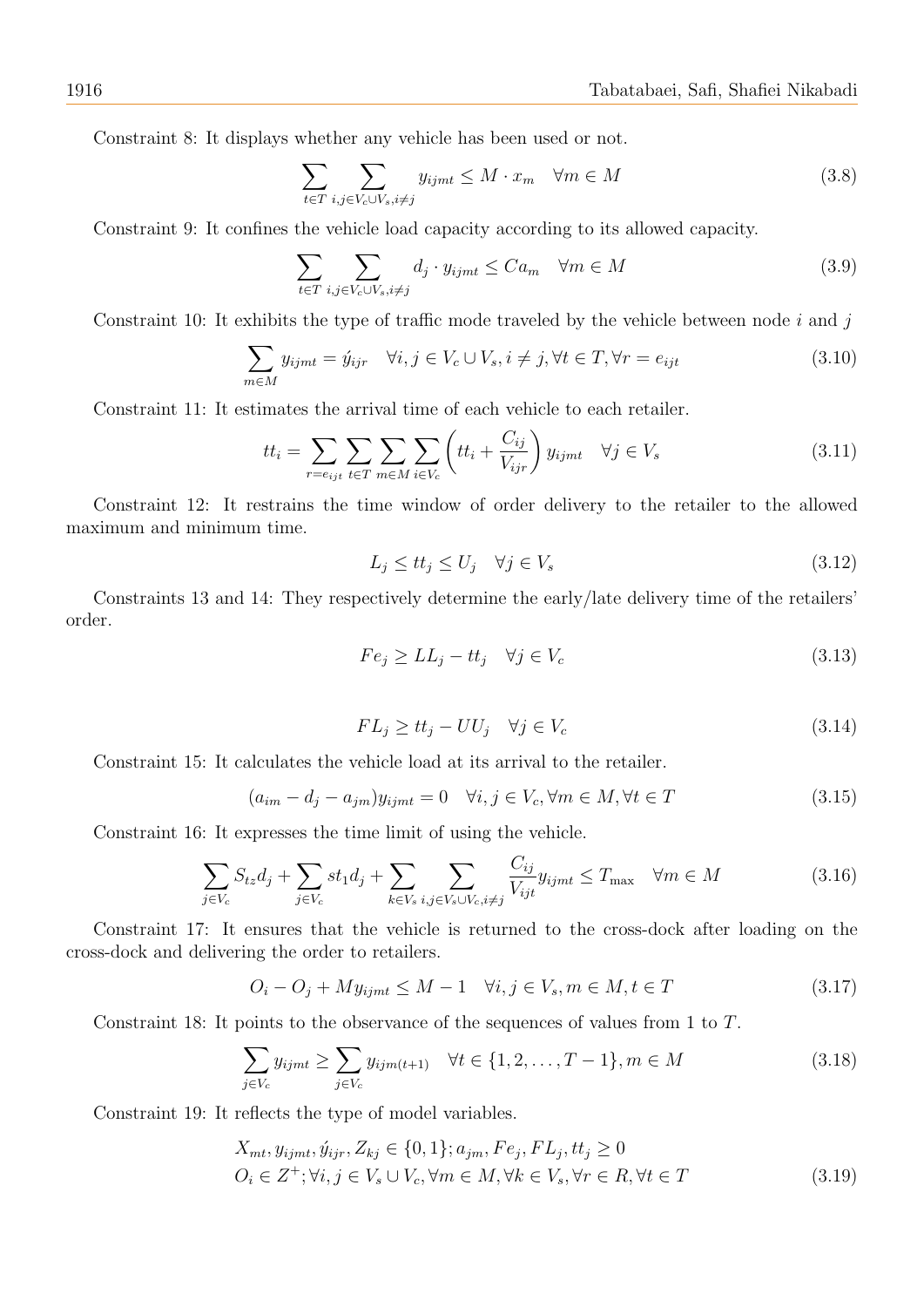## <span id="page-8-0"></span>4. Solution Method Proposed

"Survival of the fittest" refers to the theory of evolution and inheritance under pinning a genetic algorithm  $(GA)$ , as a scholastic search algorithm with the following advantages. That is, instead of initiating its search from a specific point, it considers a population of search points as the first population and improves the next generations using genetic operators. In the simplest versions of this algorithm, limited populations of constant-length chromosomes consisting of genes are processed. The two main algorithm operators are crossover and mutation. In this sense, the crossover operator aims to visit different parts of the justified region by integrating the genes of the two chromosomes, and the mutation operator is to divert the search process from local optimums through slightly changing a selected chromosome. The efficiency of the algorithm is associated with the combined utilization of these two operators. In the present study, a developed GA was employed to solve the two-stage random programming problem.

## 4.1. Non-Dominated Sorting Genetic Algorithm (NSGA − II)

The  $NSGA - II$  is known as one of the most widely used powerful algorithms for solving multiobjective optimization problems,whose efficiency in solving various problems has been thus far documented. Srinivas and Deb [\[29\]](#page-18-12) introduced the NSGA optimization method to solve multi-objective optimization problems. Afrouzy et. al. [\[3\]](#page-17-12) used  $NSGA - II$  to design and plan of supply chain networks considering new product development. Also they used A genetic algorithm for supply chain configuration with new product development [\[2\]](#page-17-13).

The main points to be noted with regard to this optimization method are as follows:

- A solution has a higher score, compared to which no other answers are definitely better. The solutions are also ranked and sorted based on the number of dominating solutions.
- Fitness is assigned to the solutions according to their ranking and non-dominance of other solutions.
- The fitness sharing method is employed for close solutions in order to modify the distribution of solutions in a desirable manner and to distribute the solutions evenly in the search space.

Given the relatively high sensitivity for the performance and the quality of the NSGA solutions to the fitness sharing and other parameters, the second version of the  $NSGA$ , called  $NSGA - II$ , was introduced by Deb et al. [\[7\]](#page-17-14). In addition to all the functions of  $NSGA - II$ , it can be respected as a model for formation of many multi-objective optimization algorithms. This algorithm and its unique approach to multi-objective optimization problems have been repeatedly utilized by different individuals to create other novel multi-objective optimization algorithms [\[1,](#page-17-15) [6\]](#page-17-16). Undoubtedly, this algorithm is among the most fundamental members of the multi-objective evolutionary optimization ones as such it is called the second generation of these methods [\[12\]](#page-17-17). The main features of this algorithm are as follows:

- Defining crowding distance as an alternative feature to practices such as fitness sharing
- Using binary tournament selection operator
- Saving and archiving unsuccessful solutions obtained in previous steps of algorithm (viz. elitism)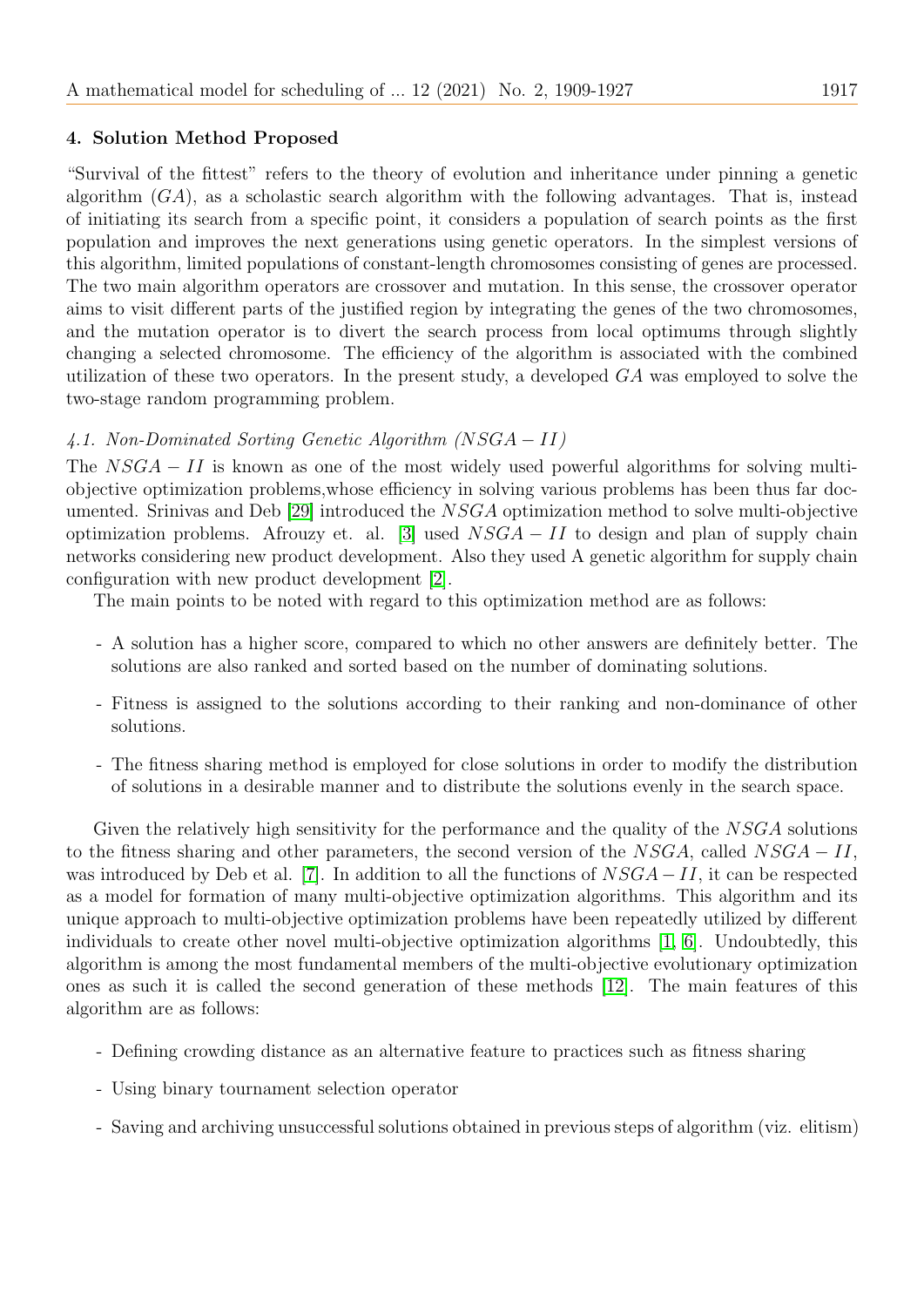In the  $NSGA-II$ , a number of solutions are selected from those of each generation via the binary tournament selection method. Within the binary selection method, two solutions are randomly selected from a population and are then compared to select the better one. The selection criteria in the  $NSGA - II$  are primarily the ranking of the solutions and secondly their crowding distance; thus, the lower the solution ranking and the greater the crowding distance, the better the solution. Through repeating the binary selection operator on the population of each generation, a set of individuals of the same generation are accordingly selected to take part in mutation and crossover. Mutation operations are further performed on a selected group of individuals, while the crossover ones are implemented on the rest. This would result in a population of offspring and mutants, then merging with the main population. The members of the newly formed population are first ranked in an ascending order. The members of the population with the same rank are also arranged in a descending order with regard to their crowding distance. Now, the members of the population are primarily sorted by ranking and then via crowding distance. Proportionate to the number of the members in the main population, some members are correspondingly selected from the top of the sorted list, and the rest of the population is discarded. The selected members form the next generation, and this cycle is repeated until the termination conditions are met.

Non-dominated solutions obtained from solving the multi-objective optimization problem are often known as the Pareto front. Of note, none of the Pareto Front solutions is superior and each solution can be considered as an optimal decision, depending on the condition.

#### $4.2. NSGA - II$  Steps

Step 1: Creatinginitial population in this method as usual, based on problem scale and constraints Step 2: Evaluating generated population with reference to defined objective functions



Figure 1: A schematic of the second step

Step 3: Applying a non-dominated sorting method

The members of the population are grouped as such those in the first group are completely nondominated by the other ones in the existing population. The members in the second group are also dominated in the same way by those of the first group, and this process continues similarly in other groups, so that all the members in each group are assigned a rank in accordance with the group number.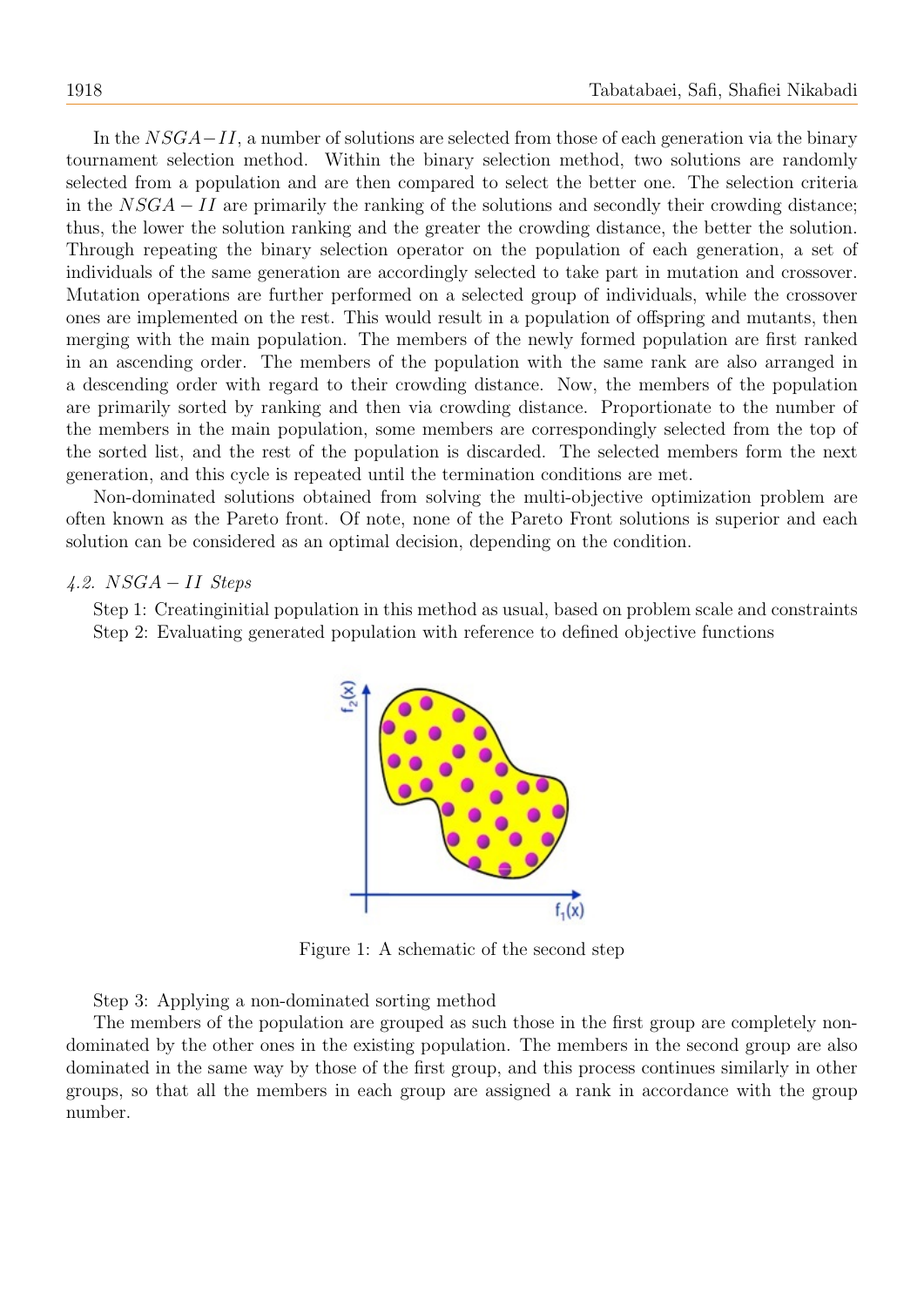

Figure 2: A schematic of the third step

Step 4: Calculating a control parameter called crowding distance

This parameter is calculated for each member in each group, representing the size of the sample with reference to other members of that population. The large value of this parameter leads to divergence and a better range in the population.

$$
d_j(k) = \sum_{i=1}^{n} \frac{f_i(k-1) - f_i(k+1)}{f_i^{\max} - f_i^{\min}}
$$



Figure 3: Calculation of a control parameter, i.e., crowding distance [\[7\]](#page-17-14)

Step 5: Selecting parent population for reproduction

One of the selection mechanisms is based on a binary tournament between two members, randomly selected from the population.

Step 6: Performing crossovers and mutations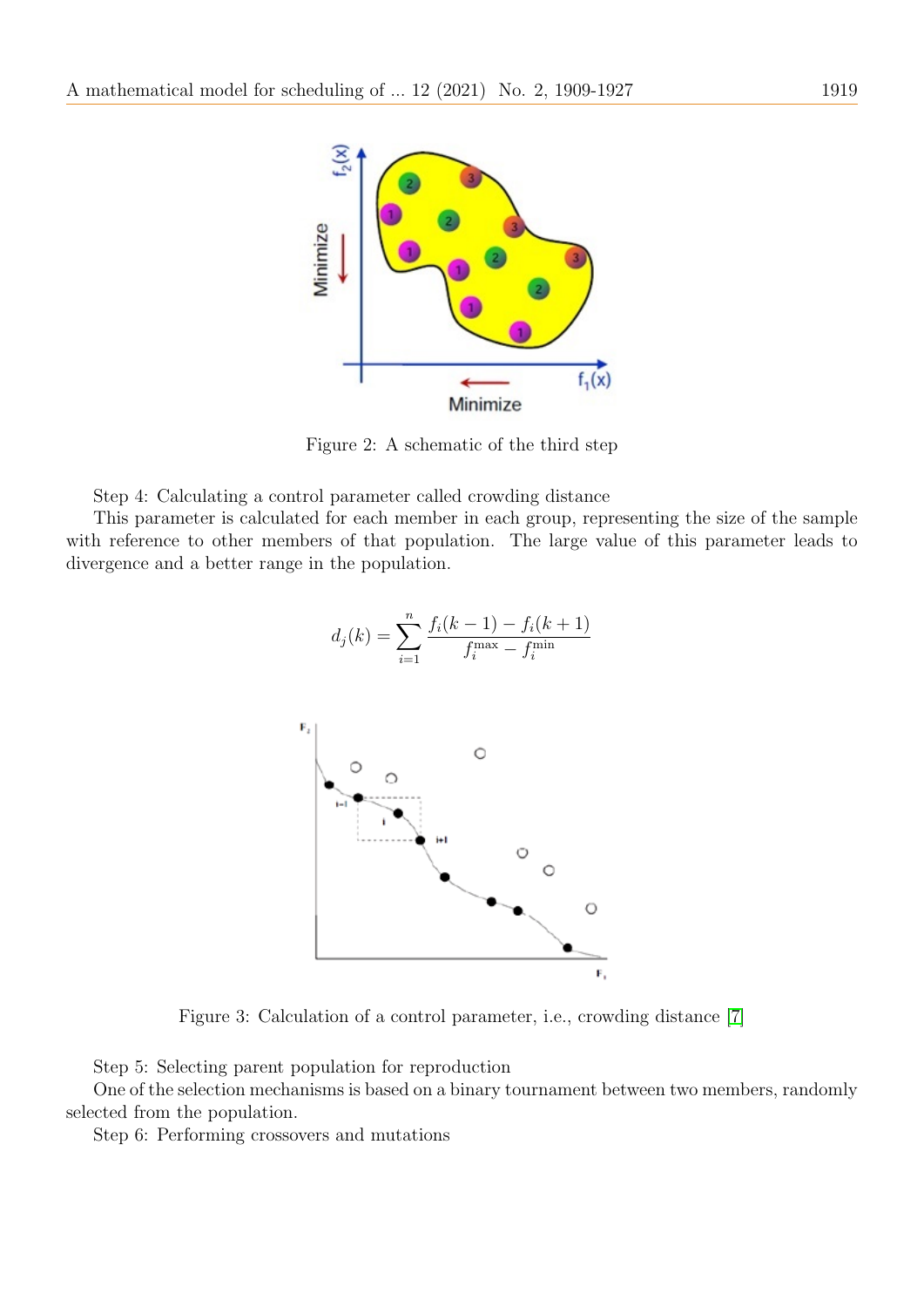

Figure 4: Procedures of  $NSGA - II$  [\[7\]](#page-17-14)

### 4.3. Modification of parameters

The results of meta-heuristic algorithms depend on the values of their input parameters; for this reason, how the values of the parameters of the proposed algorithm were set are explained. In this regard, the number of times to stop iteration was set to be 20.

### 4.3.1. Parameter-Setting Methods and Taguchi Method

The design of experiments  $(DoE)$  has a wide variety of applications in many systems, as it is an extremely significant tool for process performance and its modification. Parameter-setting methods are as follows: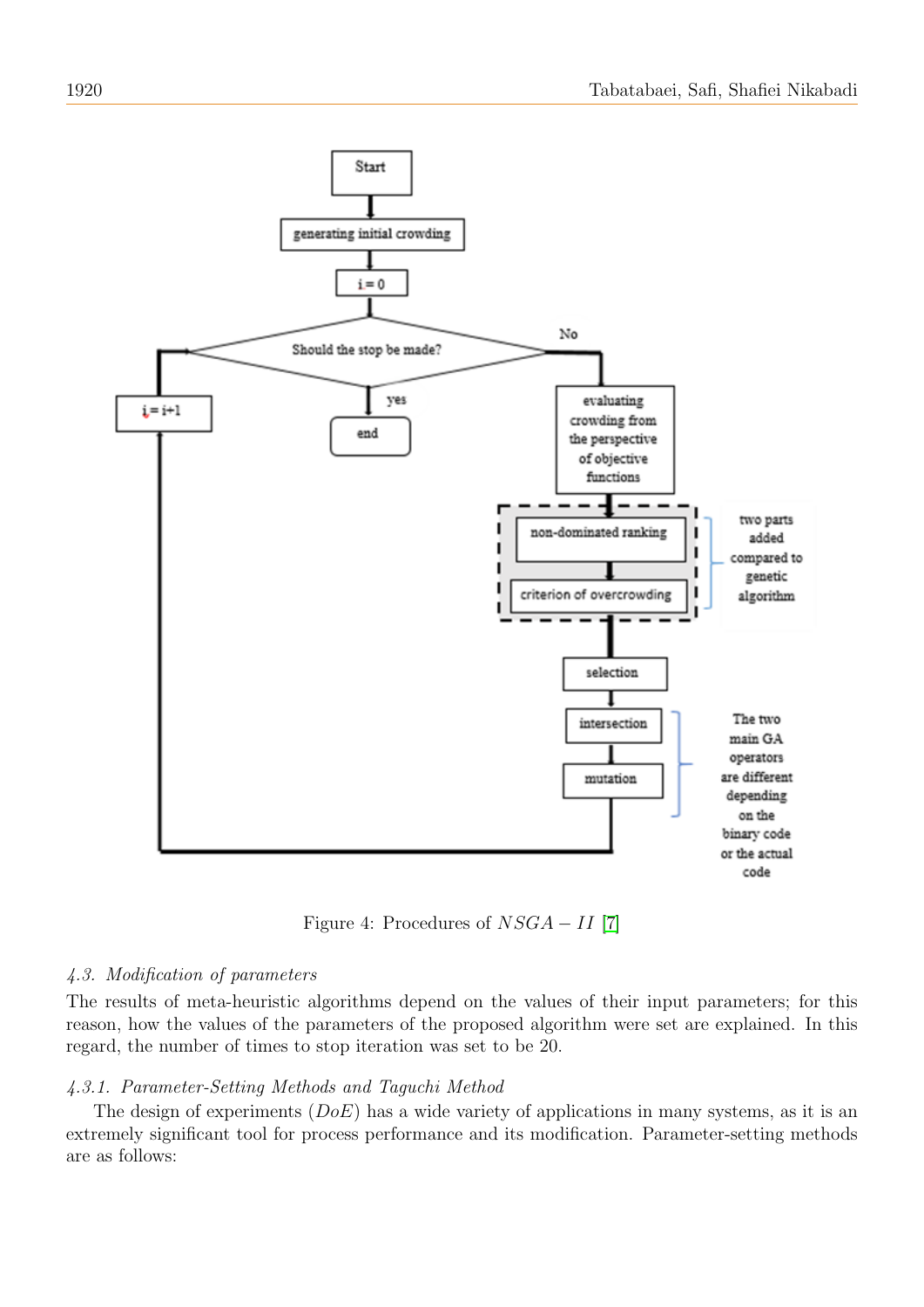- Reference to past studies
- Trial-and-error method
- Full experimental method
- Taguchi method
- Solution-level method
- Adaptive neural network and fuzzy neural network
- Use of meta-heuristic algorithms (before or during execution)

In this study, the Taguchi method was implemented. In this sense, Genichi Taguchi has expanded the knowledge of designing experiments. The parameter design method accordingly provides an engineering method to design a product or a process in order to minimize changes and sensitivities to intervening factors. In an efficient parameter design, the first objective is to detect and regulate factors minimizing variations in solution variables.The second objective is to explore controllable and uncontrollable factors.

Taguchi specifically introduced the concept of "loss function", to combine cost, target, and diversity, from which a measurement criterion is derived, making the specification limits of secondary significance. In addition, he developed the concept of "robustness". Taguchi also defines quality as the loss imposed on society from the moment the product is shipped. The ultimate objective of this method is to detect an optimal combination of controllable factors. The Taguchi method is under pinned by a strong and solid design. To practice this method, calculations are performed using the Mini tab 16 Statistical Software, selecting DoE option and the Taguchi sub-option; however, the number of factors required to determine the number and the combination of experiment levels as well as the number of levels must be decided (Table [1\)](#page-12-0).

| Algorithm parameters        |     | Low Mid High |     |
|-----------------------------|-----|--------------|-----|
| Crowd size                  | 15  | -30          | 45  |
| Probability of crossover    | 0.5 | 0.7          | ΩQ  |
| Probability of mutation 0.2 |     | 0.3          | 0.4 |

Table 1: Candidate factors and levels in  $NSGA - II$ 

<span id="page-12-0"></span>Regarding the orthogonal arrays, the Taguchi L9 standard is selected as a suitable experimental design to set the proposed parameters. The L9 array is an experimental design with nine experiments. DoE for the proposed algorithm are presented in Table [2.](#page-13-1)

The proposed meta-heuristic algorithm is conducted for each Taguchi experiment. Figure [5](#page-13-2) illustrates the average signal-to-noise ratio  $(S/N)$  obtained for each level of algorithm-related factors, and Table [2](#page-13-1) presents the optimal levels of input parameters for this algorithm.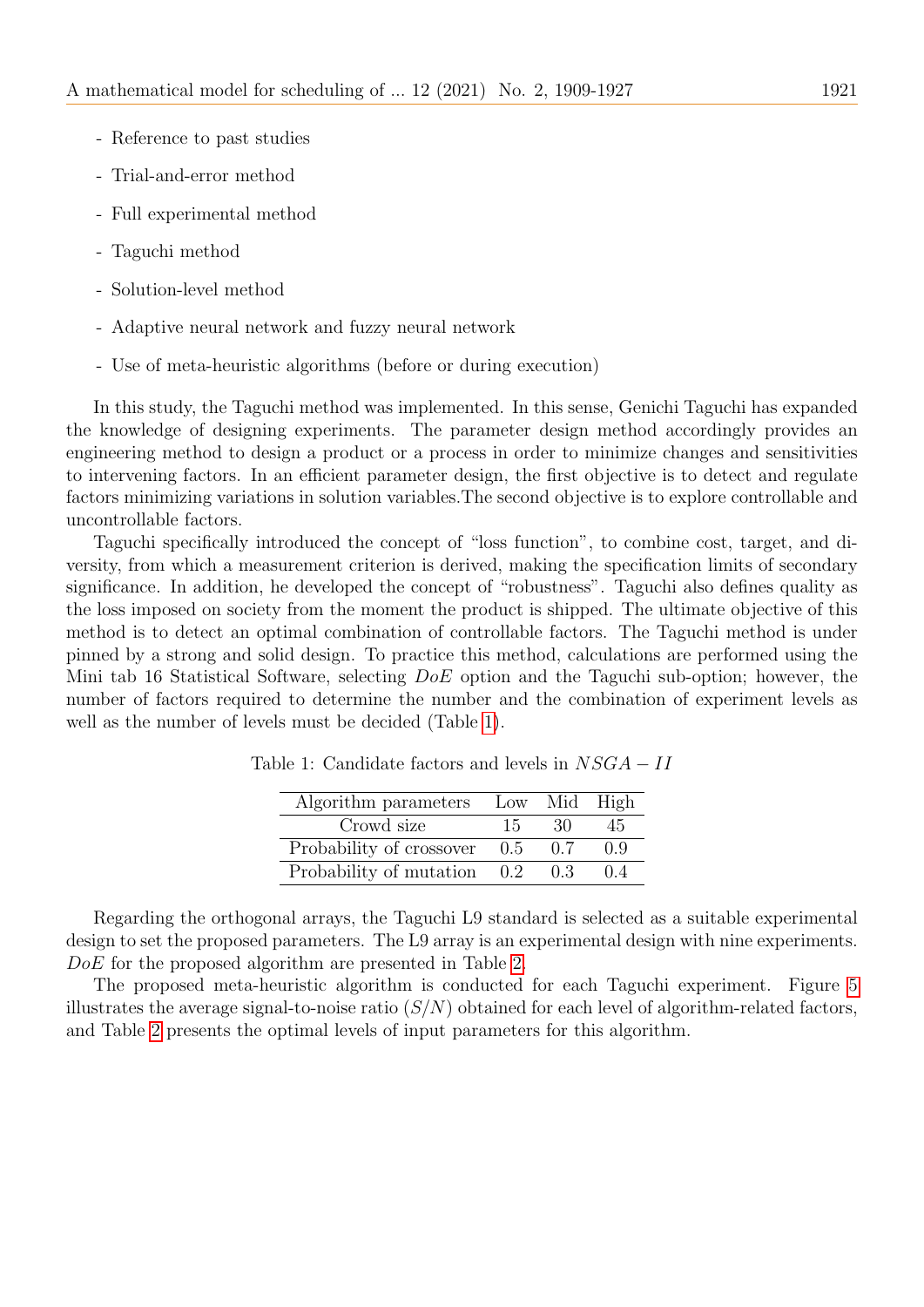<span id="page-13-1"></span>

| Order of implementation |              | Algorithm parameters |    | Solution values |  |
|-------------------------|--------------|----------------------|----|-----------------|--|
|                         | nPop         | $P_{c}$              | Pm | MID             |  |
|                         |              |                      |    | 6.9517          |  |
| റ                       |              | റ                    | 2  | 37,162          |  |
| 3                       |              | 3                    | 3  | 3.0812          |  |
|                         | റ            |                      | 2  | 9,465           |  |
| 5                       | റ            | $\Omega$             | 3  | 5.6565          |  |
| հ                       | റ            | 3                    |    | 9.5747          |  |
|                         | 3            |                      | 3  | 16.3752         |  |
| 8                       | 3            | റ                    |    | 14.2128         |  |
|                         | $\mathbf{Q}$ | 2                    | റ  | 7.9231          |  |

Table 2:  $DoE$  using L9 orthogonal array for  $NSGA - II$ 

<span id="page-13-2"></span>

Figure 5:  $S/N$  ratio of  $NSGA - II$  parameters

The problem of a multi-objective mathematical model for cross-dock scheduling and transportation routing was solved using and RLN, as described in the next section.

## <span id="page-13-0"></span>5. Solving the Model

As observed in Section [3,](#page-3-0) a mathematical programming model was developed to solve the model in an optimal manner through determining the inputs of a series of cross-dock unloading gates, retailers, vehicles, traffic modes, and vehicle shifts per day. In this regard, three problems were designed and implemented in small, medium, and large sizes to solve the mathematical model of the research problem. The number of inbound vehicles for small problems was thus initially set to be one. The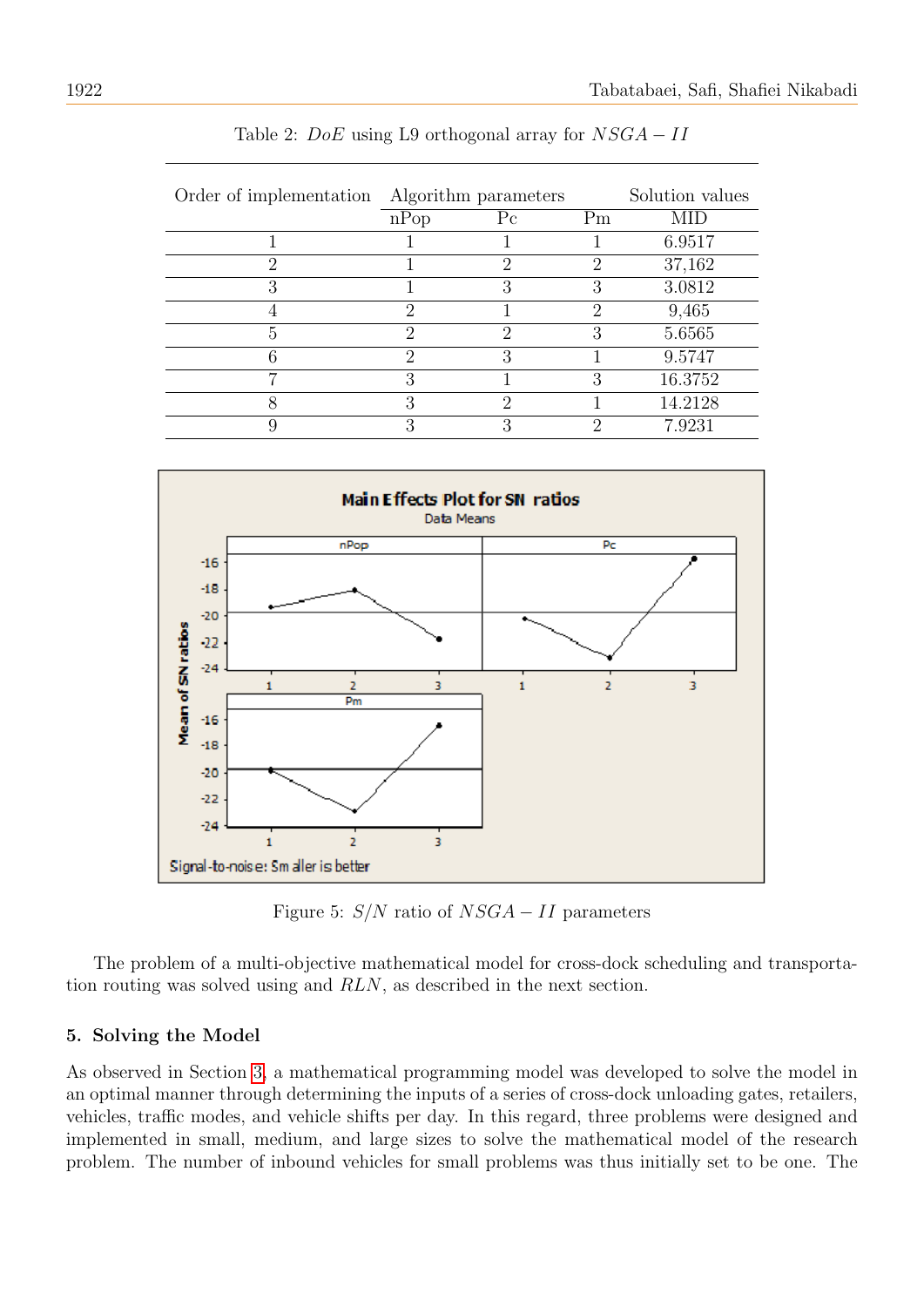maximum value for the number of vehicles in the large-scale solution was set at a maximum of 10. This process also applies to the outbound vehicles. The number of cross-dock unloading and loading gates in small, medium, and large problems was respectively set to be 3, 6, and 10. Finally, the number of products in the process of solving small, medium, and large problems was respectively set to be 5, 10, and 15.

Regarding the complexity of the model in terms of the number of variables, constraints, and data, the model was solved in the space of some sets. To this end, there was an optimization of NSGA in the MATLAB software. Accordingly, as explained in Section 4.5, the parameters of the solution method were modified using the Taguchi method (Section 4.5.1). Furthermore, the input values of the problem were generated as random numbers between 20 and 65 by uniform distribution and then included in the model as inputs. After solving this problem, the output is as follows:

| Periods         |        | First objective |        |        | Second objective |        |
|-----------------|--------|-----------------|--------|--------|------------------|--------|
|                 | $F1-S$ | $F1-M$          | $F1-L$ | $F2-S$ | $F2-M$           | $F2-L$ |
| T1              | 0.59   | 2.03            | 14.34  | 72.18  | 81.02            | 93.76  |
| T <sub>2</sub>  | 1.25   | 6.20            | 33.27  | 50.30  | 68.94            | 84.53  |
| T <sub>3</sub>  | 1.41   | 9.70            | 40.37  | 37.80  | 62.80            | 81.30  |
| T <sub>4</sub>  | 1.53   | 13.59           | 47.85  | 31.55  | 58.56            | 77.10  |
| T <sub>5</sub>  | 1.70   | 19.39           | 52.57  | 24.14  | 54.54            | 71.62  |
| T <sub>6</sub>  | 1.96   | 24.14           | 56.99  | 19.39  | 50.51            | 67.74  |
| T <sub>7</sub>  | 2.14   | 29.12           | 63.04  | 28.66  | 47.12            | 62.35  |
| T <sub>8</sub>  | 2.42   | 33.56           | 67.49  | 29.87  | 43.31            | 55.12  |
| T9              | 2.65   | 40.97           | 71.55  | 32.88  | 39.07            | 44.38  |
| T10             | 3.24   | 47.96           | 75.21  | 32.00  | 34.83            | 38.78  |
| <b>T11</b>      | 11.21  | 63.20           | 78.55  | 25.00  | 27.21            | 33.10  |
| T <sub>12</sub> | 52.11  | 88.89           | 89.24  | 13.59  | 13.15            | 16.97  |

<span id="page-14-0"></span>Table 3: Solutions to objective functions for three problems with small, medium, and large sizes

According to Table [3,](#page-14-0) the data generated to solve the model were considered as the input of the problem. Table [3](#page-14-0) presents the results of solving the objective functions with reference to three small, medium, and large sizes of the research problem. As shown in Table [3,](#page-14-0) the first objective function, representing the minimization of logistics network costs, is given during 12 periods. The first row in Table [3](#page-14-0) illustrates the results of the objective functions of the problem in the first period. In this period, the problem is solved in three small, medium, and large sizes, and the results are reported for the first objective function. Such an inconsistency is caused by the difference in the costs imposed on the research problem due to an increase in late/early penalties since the cost of stopping and wasting time and that of maintenance and failure increase as the requested product is delivered earlier than the due date. Regarding the cost of delays, it also includes the cost of customer dissatisfaction. Moreover, as shown in Table [3,](#page-14-0) the greater the number of the system operation periods (namely, period 6 onwards), the closer the costs of the RLN in medium- and large-size problems. In other words, the delivery time is more balanced and the costs are thus closer to each other when the number of product flows is larger in the network. As observed in Periods 11 and 12, the system costs are closer to each other for any problem size, suggesting an ascending trend in demands and flow of goods among manufacturers, cross-dock, and customers. As a result, the system costs are at their best mode. The right column of Table [3](#page-14-0) presents the value of the second objective function in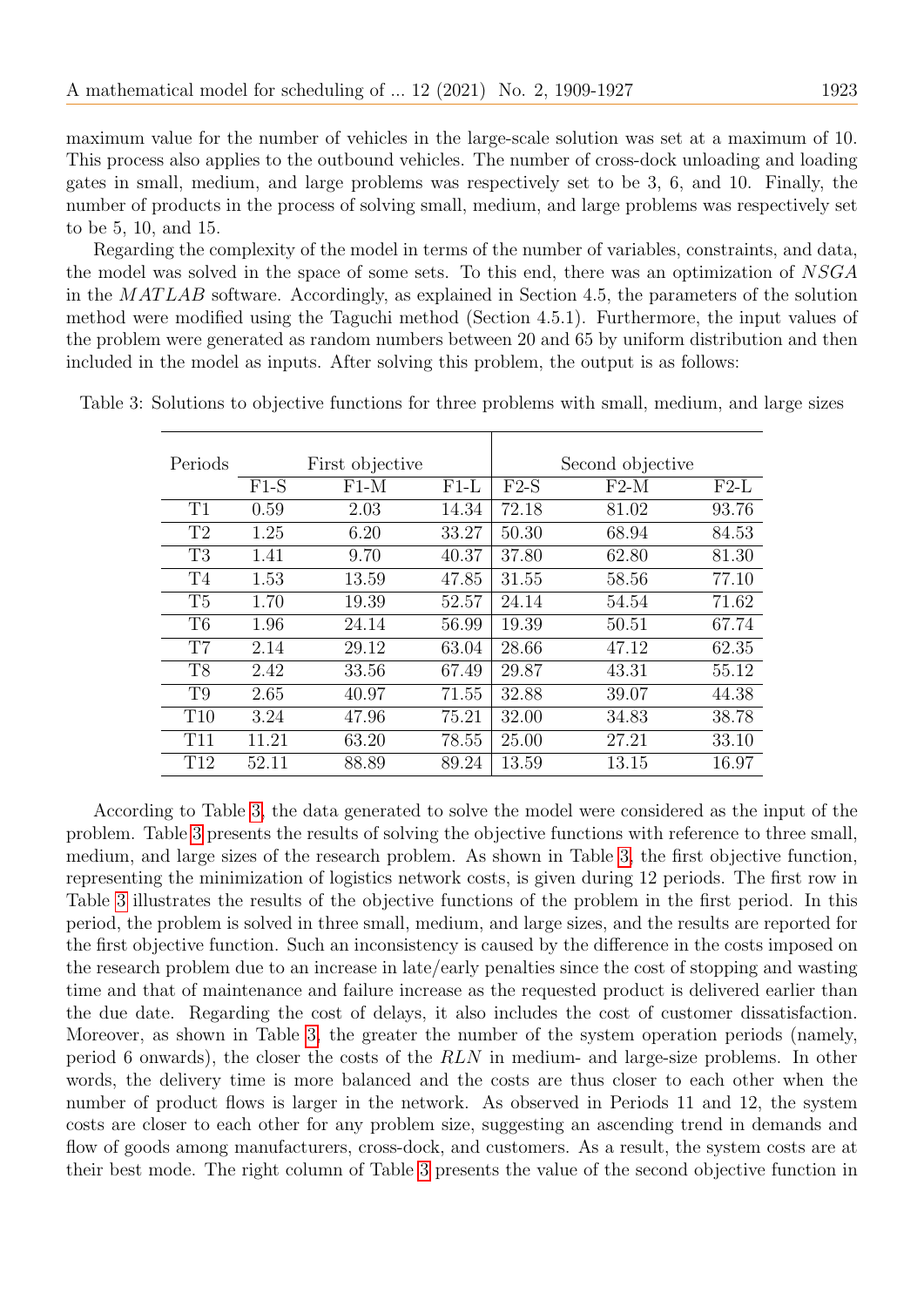<span id="page-15-0"></span>three sizes. As noted in the research model, the second objective function expresses the maximum consumption value of the products delivered to customers. Accordingly, Table [3](#page-14-0) shows the consumer value of products to customers.



(b) Medium Pareto front



(c) Large Pareto front

Figure 6: Non-dominated solutions in the first test problem

To analyze the algorithms, different tests with small and large complexities are defined. Accordingly, a total number of 12 tests are generated with regard to benchmarks in the literature. For each test problem, as given in Table [3,](#page-14-0) the upper and lower bounds of the solutions as well as the optimal solution,in the form of the average of the Pareto fronts, are considered based on the Pareto solutions of the metaheuristics.

To analyze the performance of the algorithms statistically, the interval plots for each assessment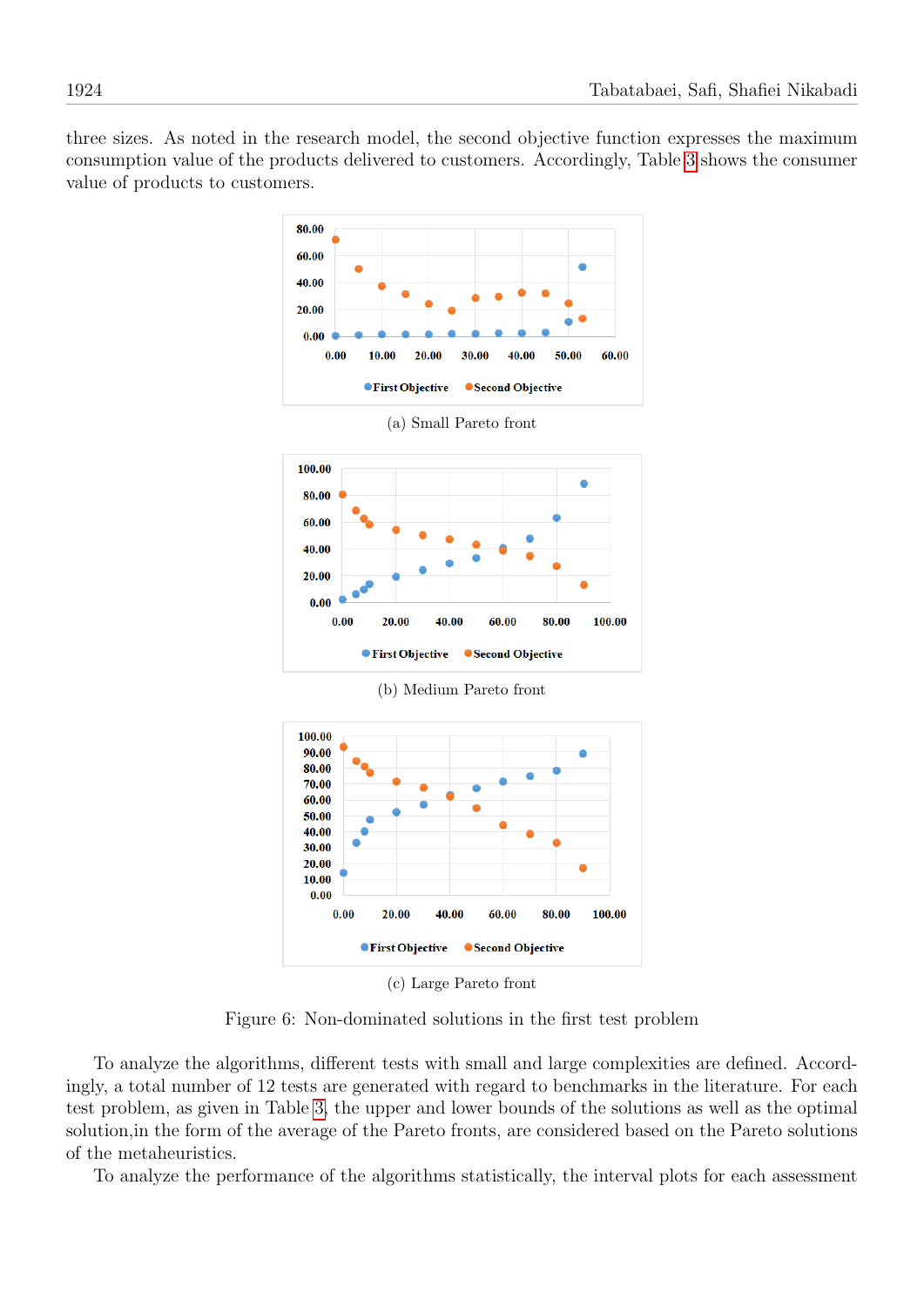

(a) Convergence of the first objective function



(b) Convergence of the second objective function

Figure 7: Convergence of objective functions

metric are provided. In this respect, the data are firstly normalized and then depicted to confirm the robustness of the algorithms. In these plots, as shown in Figures [6](#page-15-0) (a) to (c), the lower value provesbetter accuracy and robustness of the algorithms.

### 6. Conclusion

Transportation and routing decisions are among the main short-term decisions in logistics and SCM. Transportation is not only the most important component contributing to the cost of the final products but also an integral part of any society and one of the key sectors of the economy in each country. Vehicle routing is also considered as one of the most challenging problems in SCM. Moreover, vehicle routing problem as a kind of hybrid optimization problem and integer programming is one of the practical concepts of research on operations. A large number of studies have been thus far conducted on various types of vehicle routing problems via different techniques to solve them. In the present study, the problem of cross-dock scheduling and transportation routing was addressed using the RLN, with the aim of minimizing costs and vehicle fuel consumption in order to achieve the goals of travel logistics and to decrease pollution. Failure to consider these objectives can thus increase the time and the costs associated with logistics operations and reduce the consumption value of products delivered to customers, thereby diminishing customer satisfaction and causing waste of products. In this study, an efficient method using the NSGAII was then demonstrated, resulting in convergent solutions suitable for solving three small, medium, and large problems for the two objective functions of the mathematical model, namely, minimization of cost and vehicle fuel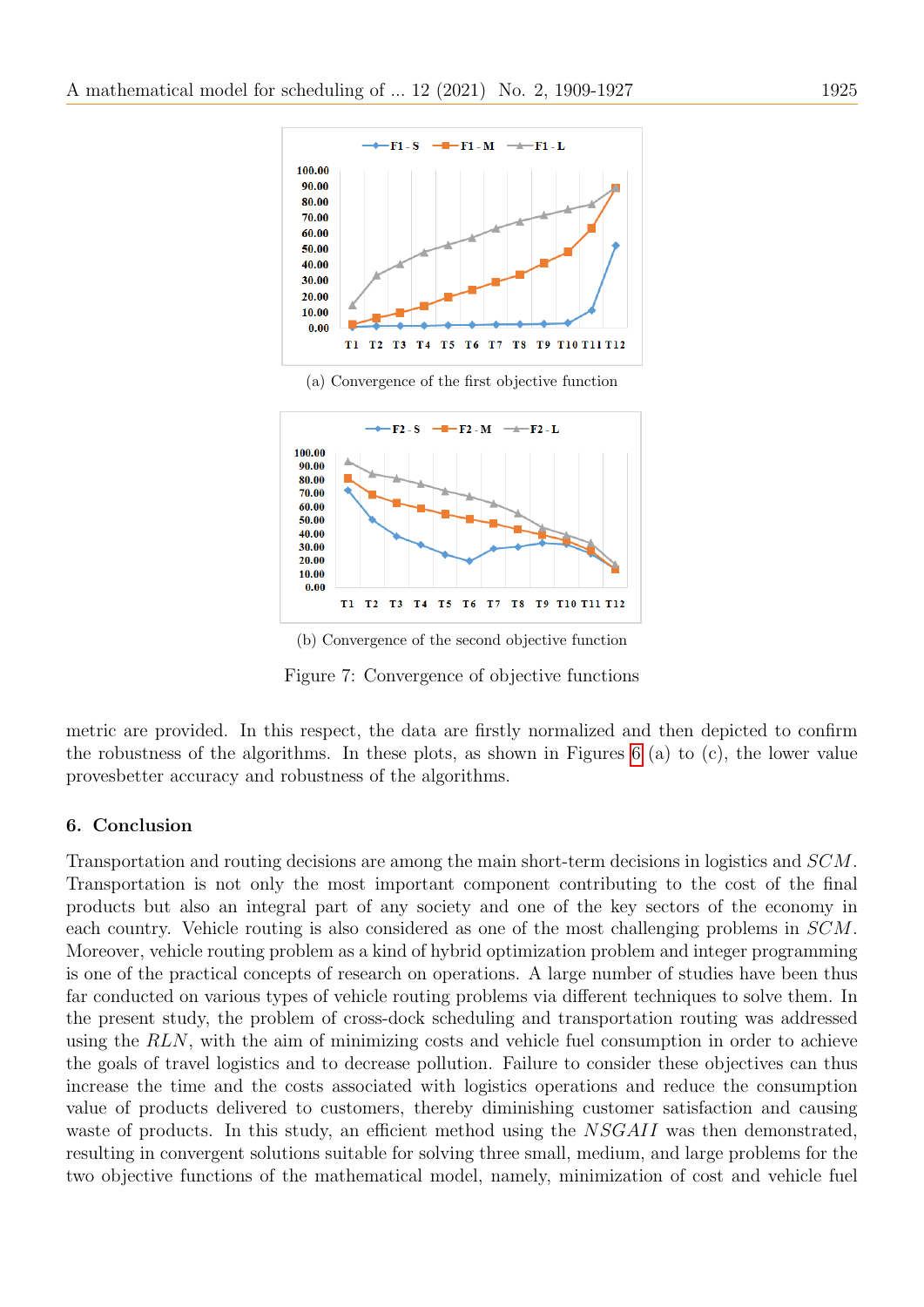consumption. In this study, uncertainty was not assumed in the input parameters of the problem; therefore, future researchers are suggested to examine the effect of uncertainty on input parameters in designing and solving problems. The proposed model and the findings of this study can be thus employed in all RLNs. Moreover, the mathematical programming model can be generalized to the supply chains of most manufacturing companies.

#### References

- <span id="page-17-15"></span>[1] A. Abdi, A. Abdi, N. Akbarpour, A.S. Amiri and M. Hajiaghaei-Keshteli, Innovative approaches to design and address green supply chain network with simultaneous pick-up and split delivery, J. Cleaner Prod. 250 (2020) 119437.
- <span id="page-17-13"></span>[2] Z.A. Afrouzy, S.H. Nasseri and I. Mahdavi, A genetic algorithm for supply chain configuration with new product development, Comput. Indust. Engin. 101 (2016) 440–454.
- <span id="page-17-12"></span>[3] Z.A. Afrouzy, M.M. Paydar, S.H. Nasseri and I. Mahdavi, A meta-heuristic approach supported by NSGA-II for the design and plan of supply chain networks considering new product development, J. Indust. Engin. Int. 14(1) (2018) 95–109.
- <span id="page-17-1"></span>[4] A.A. Ardakani and J. Fei, A systematic literature review on uncertainties in cross-docking operations, Mod. Supp. Chain Res. Appl. 2(1) (2020) 2–22.
- <span id="page-17-7"></span>[5] A. Baniamerian, M. Bashiri and R. Tavakkoli-Moghaddam, Modified variable neighborhood search and genetic algorithm for profitable heterogeneous vehicle routing problem with cross-docking, Appl. Soft Comput. 75 (2019) 441–460.
- <span id="page-17-16"></span>[6] G. Coca, O.D. Castrillón, S. Ruiz, J.M. Mateo-Sanz and L. Jiménez, Sustainable evaluation of environmental and occupational risks scheduling flexible job shop manufacturing systems, J. Cleaner Prod. 209 (2019) 146–168.
- <span id="page-17-14"></span>[7] K. Deb, S. Agrawal, A. Pratap and T. Meyarivan, A fast elitist non-dominated sorting genetic algorithm for multiobjective optimization: NSGA-II, Int. Conf. Parallel Problem Solving From Nature, Springer, Berlin, Heidelberg, 2000, September, pp. 849–858.
- <span id="page-17-10"></span>[8] B.B. Gardas, R.D. Raut and B. Narkhede, Reducing the exploration and production of oil: Reverse logistics in the automobile service sector, Sust. Prod. Consump. 16 (2018) 141–153.
- <span id="page-17-2"></span>[9] S. Gelareh, F. Glover, O. Guemri, S. Hanafi, P. Nduwayo and R. Todosijević, A comparative study of formulations for a cross-dock door assignment problem, Omega. 91 (2020) 102015.
- <span id="page-17-5"></span>[10] P. He and J. Li, The two-echelon multi-trip vehicle routing problem with dynamic satellites for crop harvesting and transportation, Appl. Soft Comput. 77 (2019) 387–398.
- <span id="page-17-0"></span>[11] A. Hendalianpour, Mathematical Modeling for Integrating Production-Routing-Inventory Perishable Goods: A Case Study of Blood Products in Iranian Hospitals. In International Conference on Dynamics in Logistics, Springer, Cham, 2018, February, pp. 125-136.
- <span id="page-17-17"></span>[12] A. Hendalianpour, J. Razmi, M. Fakhrabadi, K. Kokkinos and E.I. Papageorgiou, A linguistic multi-objective mixed integer programming model for multi-echelon supply chain network at bio-refinery, EuroMed J. Manag. 2(4) (2018) 329–355.
- [13] A. Hendalianpour, M. Fakhrabadi, M.S. Sangari and J. Razmi, A combined benders decomposition and Lagrangian relaxation algorithm for optimizing a multi-product, multi-level omni-channel distribution system, Scientia Iranica, In press.
- <span id="page-17-3"></span>[14] A. Hendalianpour, M. Fakhrabadi, X. Zhang, M.R. Feylizadeh, M. Gheisari, P. Liu and N. Ashktorab, Hybrid model of ivfrn-bwm and robust goal programming in agile and flexible supply chain, a case study: automobile industry, IEEE Access. 7 (2019) 71481–71492.
- <span id="page-17-8"></span>[15] A. Hiassat, A. Diabat and I. Rahwan, A genetic algorithm approach for location-inventory-routing problem with perishable products, J. Manufac. Syst. 42 (2017) 93–103.
- <span id="page-17-4"></span>[16] W. Jansen, Efficient Routing and Planning within the Complex Logistical Network: Based on the Integration of a New Warehouse, AGV Transports and Increased Transportation Rates, (Master's thesis, University of Twente), 2019.
- <span id="page-17-11"></span>[17] S. Khodaparasti, M.E. Bruni, P. Beraldi, H.R. Maleki and S. Jahedi, A multi-period location-allocation model for nursing home network planning under uncertainty, Oper. Res. Health Care. 18 (2018) 4–15.
- <span id="page-17-9"></span>A.O. Kusakcı, B. Ayvaz, E. Cin and N. Aydın, *Optimization of reverse logistics network of End of Life Vehicles* under fuzzy supply: A case study for Istanbul Metropolitan Area, J. Cleaner Prod. 215 (2019) 1036–1051.
- <span id="page-17-6"></span>[19] I. Küçükoğlu and N. Öztürk, A hybrid meta-heuristic algorithm for vehicle routing and packing problem with cross-docking, J. Intel. Manufact. 30(8) (2019) 2927–2943.